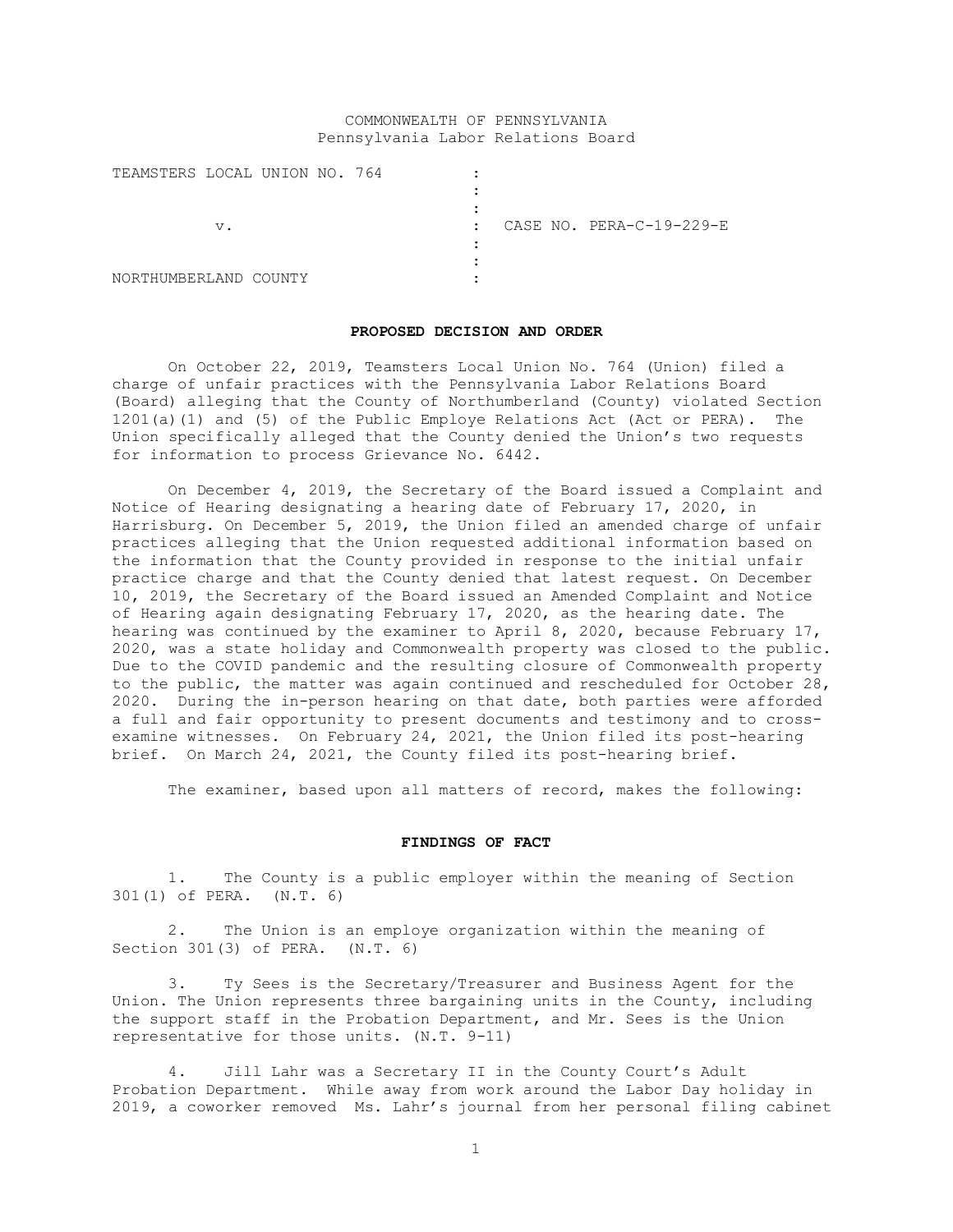and shared it with coworkers. The writings in the journal caused some coworkers to become upset with Ms. Lahr, and they wrote complaints against her, which caused an investigation of Ms. Lahr. (N.T. 15-16; Union Exhibits 1 & 10)

5. The Court terminated Ms. Lahr, by and through the Chief Probation Officer, Tim Heitzman, on September 11, 2019. Officer Heitzman reports to and is supervised by President Judge Charles Saylor. Brian Updegrove is the Deputy Chief Probation Officer, and he reports to Officer Heitzman. Kevin O'Hearn is the Court Administrator; he is a state employe. (N.T. 12-14, 34, 45-46, 55; Union Exhibits 1 & 10)

6. Officer Heitzman's September 11, 2019 termination letter informed Ms. Lahr that, on January 30, 2019, she signed off that she read and acknowledged the Unified Judicial System Code of Conduct Policy. That Policy prohibits employes from engaging in any form of discrimination, harassment, or retaliation against any person and prohibits any form of violence, threat of violence or disruptive conduct. The Unified Judicial System Code of Conduct is a Policy that only the Court applies, not the County. (N.T. 70-71; Union Exhibit 10)

7. The termination letter further provides, in relevant part, as follows:

On 3-21-19, Management had a meeting with you, a co-worker and your union representative regarding your work performance and your inability to work with others on a Professional level. At that meeting, you stated that you purposefully treat coworkers badly if you are mad at them and you admitted to doing so in an apology to your co-worker. You were instructed that this is a work place and regardless of being mad or angry, you must treat people professionally. You do not have to like people but you do have to act appropriately and professionally. Your inability to work well with other employees has been an ongoing issue that is detrimental to the effectiveness of the department.

On 9-5-19, it was heard and reported by no less than three other employees that you stated loudly on the phone that you "badly want to punch everyone here in the face." This is a threat of violence against coworkers, it is harassing to coworkers, and it is disruptive to this office. No less than 8 employees have put in writing complaints that say they feel threatened and harassed by your actions. It was also indicated that they felt bullied to the point of not feeling safe in their work environment.

It has been determined that you have violated the County's Personnel Policy Manual Section 11. No employee shall: (t) Neglect of duty or failure to maintain reasonable work standards. No employee shall: (d) engage in malicious mischief, horseplay or disorderly conduct, which encroaches upon the rights or safety of a fellow employee, inmate or resident. No employee shall: (m) striking or harassing co-employees or supervisors.

This serves as your written notice of your employment as Secretary II, with the Adult Probation Department is terminated effective the date of this letter.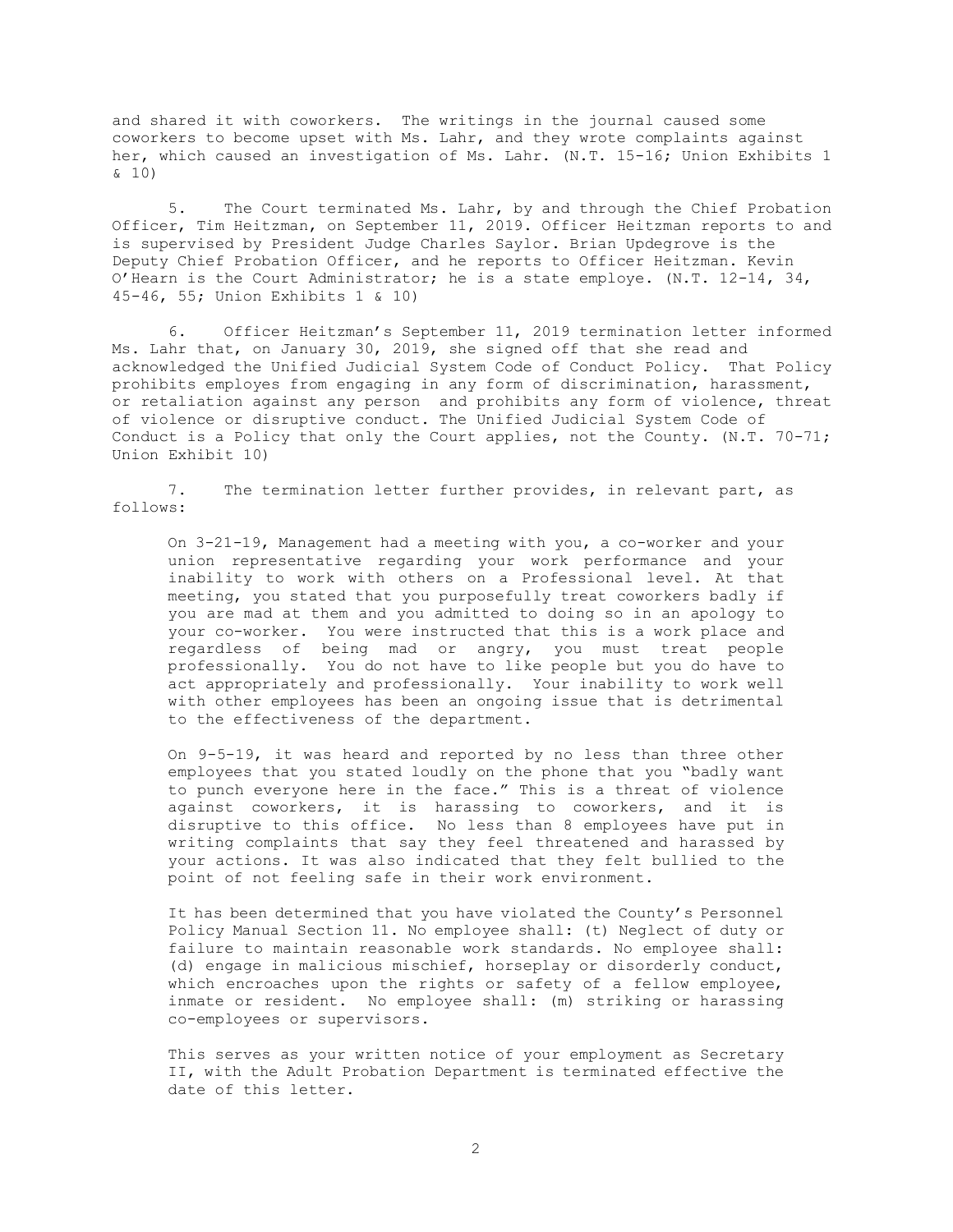(Union Exhibit 10)

8. Human Resources Director, Joseph B. Picarelli, provided information to the Court involving Ms. Lahr, but he did not make the determination to terminate Ms. Lahr; President Judge Saylor made that decision. Director Picarelli processed the termination, which may have involved emails with the Court. It is normal for the Commissioners and the Human Resources Director to be copied on termination letters involving Court employes. (N.T. 62-66, 70-74)

9. Also on September 11, 2019, Ms. Lahr and Mr. Sees composed Grievance No. 6442 therein alleging that the County Adult Probation Department violated the parties' Collective Bargaining Agreement (CBA) by wrongfully terminating Ms. Lahr resulting in a loss to her income, health insurance, vision and dental insurance, life insurance, pension contributions, vacation, holidays, sick leave and personal days. (N.T. 12- 14, 32-33; Union Exhibit 1).

10. The same day, Mr. Sees wrote a letter to Officer Heitzman requesting information regarding Grievance No. 6442. The information request and the Grievance were attached to an email filed with the County on September 12, 2019. The information request provides, in relevant part, as follows:

I'm requesting that you provide me with ALL information relevant to the charges pertaining to the termination of employee, Jill Lahr. This information includes, but is not limited to ALL documentation (write-up, notes, emails, conversations, discussions, etc.) provided to Jill Lahr and the Union pertaining to the 3-21-19 meeting, the names of the three employees who allegedly overheard Jill state loudly while in her office on the phone that she, "badly wanted to punch everyone here in the face", the name of the person who Jill was talking to at the time the three employees were eavesdropping and the time this took place; the names of the eight employees who've provided written complaints, and complete copies of the written complaints, alleging said employees feel threatened and harassed by Jill's actions, as well as bullied to the point of not feeling safe in their work environment, a copy of the 1-30-19 signed acknowledgment of the Unified Judicial Systems Code of Conduct, a complete copy of the Code of Conduct, and a complete copy of the County's Personnel Policy Manual.

(Union Exhibit 1)

11. The September 12, 2019 email and attachments were also sent to Jimmy Little, the Union President, and Director Picarelli. (N.T. 12-14, 34, 62; Union Exhibit 1)

12. Mr. Sees did not receive a response from Officer Heitzman or Director Picarelli to his information request letter dated September 11, 2019. (N.T. 15)

13. On September 13, 2019, Officer Heitzman sent an email to Mr. Sees stating that the Grievance was denied and that "[President Judge Saylor] utilized his 1620 rights (See Article II, Section 1) and as such, the employee [Ms. Lahr] is not allowed to utilize the grievance procedure based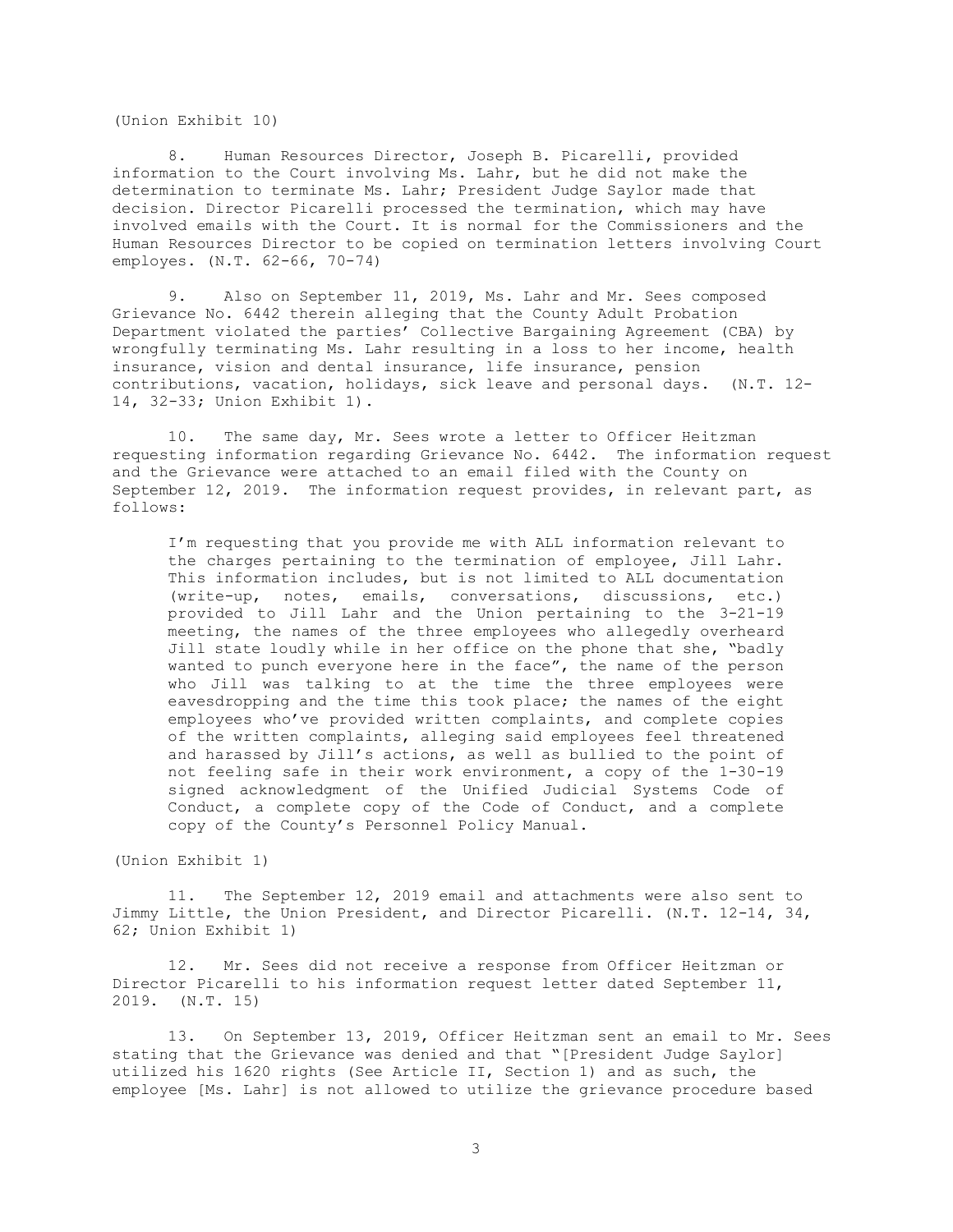on the fact it is only allowed for economic issues and not for the termination of employment." (Union Exhibit 2)

14. On September 16, 2019, Mr. Sees sent an email to Officer Heitzman attaching a second request for information to process Grievance No. 6442. The second information request was identical to the first request sent on September 12, 2019. (N.T. 37; Union Exhibit 2)

15. On September 25, 2019, Mr. Sees sent an email to the Attorney for the County, Benjamin Pratt, Esquire. Among other statements, this email stated, in relevant part: "I've made two requests for information pertaining to Grievance # 6442 that I've not received to date. I informed Joe [Picarelli] that if I don't have the information by the close of business Friday, I will have no other choice, but to file labor charges." (Union Exhibit 3)

16. That same day, Attorney Pratt responded, in relevant part, as follows: "Mr. Picarelli is out of the office through the end of the week. If you feel you need to file something with the Labor Board, that is your prerogative to do so." (Union Exhibit 4)

17. On October 11, 2019, Mr. Sees emailed Attorney Pratt and stated the following:

Per our meeting after negotiations this morning, you informed me verbally, that the County Commissioners aren't participating in Jill Lahr's grievance arbitration because it's their position that they would be infringing on [President Judge Saylor's] 1620 rights and therefore you weren't selecting an arbitrator. Also, because of the County's position, I am being denied the requested information relevant to the arbitration. I expressed my displeasure to you regarding the County's decision. I informed you the Union does not agree with the County's decision and will still be pursuing the grievance through arbitration.

(Union Exhibit 4)

18. On October 22, 2019, Mr. Sees filed the first charge of unfair practices. On October 29, 2019, Attorney Pratt emailed Union President Jimmy Little and stated, in relevant part, as follows:

As a follow up to our phone call I offer the following information related to the investigation of Lahr's complaint related to her file cabinet and review of material(s) found in the cabinet.

The investigation was conducted by Tim Heitzman and Brain Updegrove. 9 employees were interviewed during the investigation. Out of those interviews, one individual admitted to the act, that was Meghan Weisen. She was disciplined and she received a written reprimand for her actions. All others interviewed claimed they did not know how the book was obtained.

The employee who admitted to her involvement was provided her Weingarten rights and she declined union representation, present during this action was Tim Heitzman and Supervisor Kriner.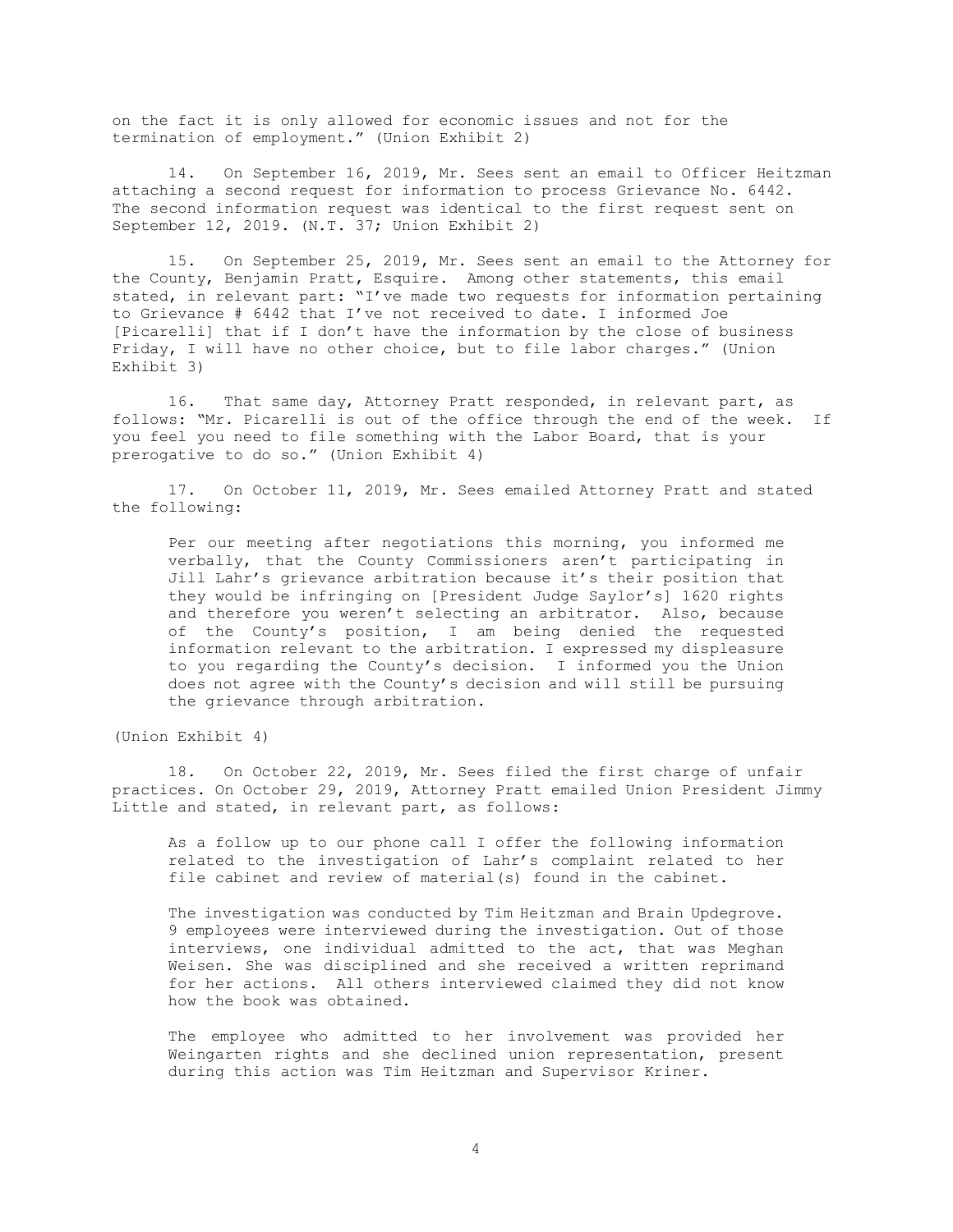I hope this satisfies your inquiry. May I suggest you all following up with the employee to obtain any further questions related to this information.

(Union Exhibit 5)

19. That same day, Union President Little responded: "Thank you Ben [Pratt.] My inquiry included 'Names of the people who were questioned in this matter[.]'" The next day, Attorney Pratt responded: "The employees who were talked to during the investigation [were] as follows: Derek [F]isher, Nina Weir, Maddie Bird, Brianne Herring, Greg McCreary, Meghan Weisen, Mel Neidig, Justina Martin and Dylan Tamecki." Attorney Pratt concluded the email response as follows: "Please tell Ty [Sees] I am working on the information from his request and I am putting in my appearance for the ULP he filed as I am now in receipt of the filing." (Union Exhibit 5)

20. Attorney Pratt and Mr. Sees met on November 15, 2019, at which time Attorney Pratt gave Mr. Sees a packet of documents in response to Mr. Sees' information request. (N.T. 26, 38-39; Union Exhibit 6)

21. On November 26, 2019, Mr. Sees emailed Attorney Pratt attaching a request for additional information based on the packet of documents that he received from Attorney Pratt on November 15, 2019. The attached information request was addressed to Officer Heitzman, Director Picarelli and Attorney Pratt and stated the following:

Based on the information provided to the Union on November 15, 2019, I'm requesting that you provide me with ALL additional information relevant to the charges pertaining to the termination of employee, Jill Lahr. This documentation includes, but is not limited to ALL documentation such as, emails, text messages, pictures, copies, videos or phone records, etc., regarding Tim Heitzman, Brian Updegrove, Kevin O'Hearn, President Judge Saylor, Megan Kriner, Esther Rhodes, Derek Fisher, Nina Weir, Maddie Bird, Brianne Herring, Greg McCreary, Meghan Weisen, Mel Neidig, Justina Martin, and Dylan Tamecki, beginning August 30, 2019 through November 15, 2019, related to the termination.

(Union Exhibit 6)

22. On December 2, 2019, Attorney Pratt emailed Mr. Sees that he "passed on [his] request and the Court has indicated they will not be providing you the emails requested. The Judge has asserted his 1620 rights in this case and thus no further information is needed to be provided to this matter." Within the hour, Mr. Sees emailed him back asking whether text messages, pictures, copies and phone records are to be provided." And a few minutes later, Attorney Pratt responded: "Ty: none of the information you requested in your latest request will be provided." On December 5, 2019, the Union filed an amended charge of unfair practices. (Union Exhibit 6)

23. On January 14, 2020, the Attorney for the Union, Amy Rosenberger, Esquire sent another information request to Attorney Pratt. This letter provides, in relevant part, as follows:

To put this request in context, I note that the County's Personnel Policy Manual provides, in pertinent part: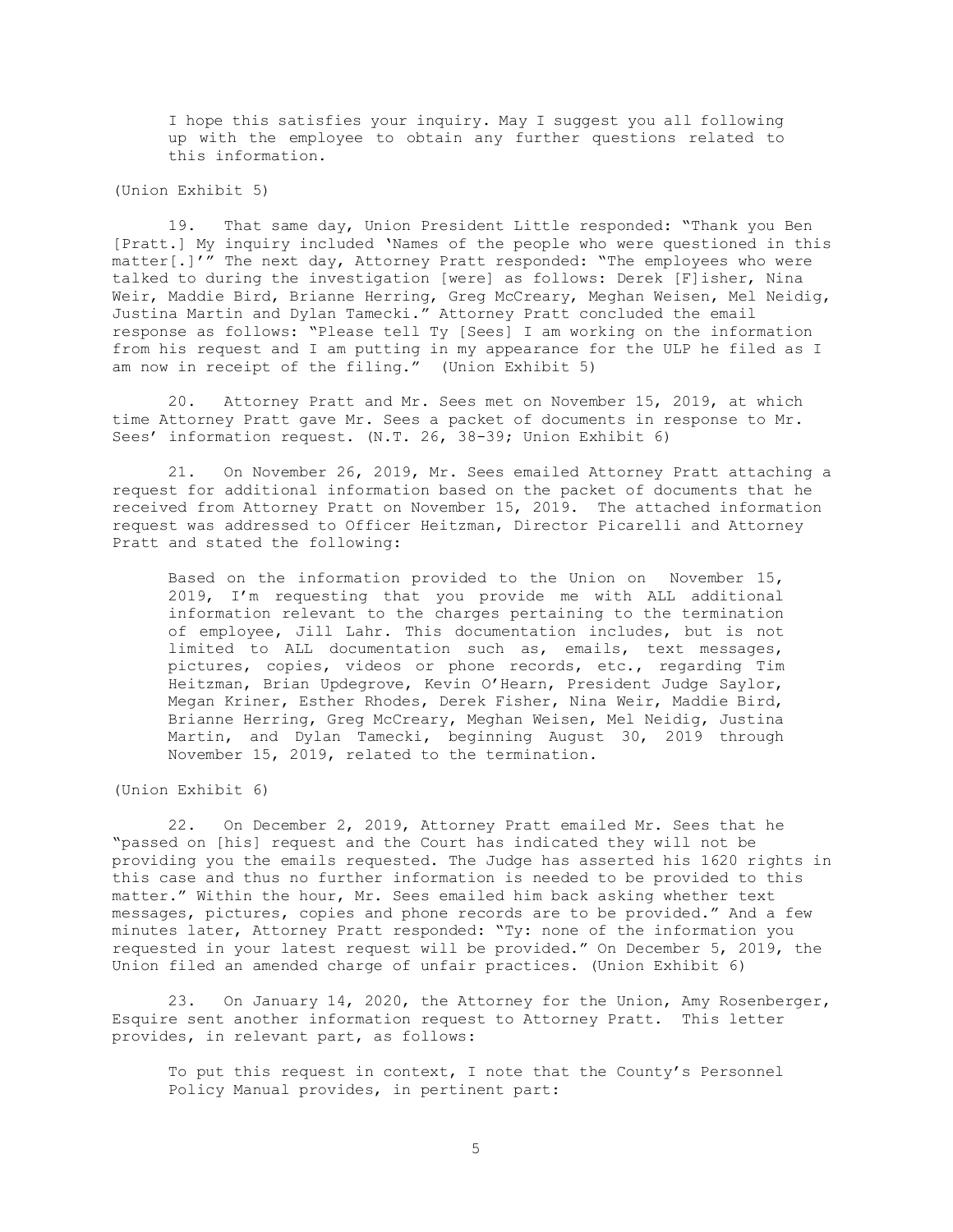All County communications services and equipment, including messages transmitted or stored by them, are the sole property of the County. The County may access and/or monitor employee communications and files as it considers appropriate. Communication equipment and services, including . . . electronic mail ("email"). . . telephone systems, personal computers . . . computer networks . . . computer files . . . [and] cellular phones. . . .

In keeping with this policy, the Union is seeking the following information that is within the County's custody and control, and/or located on County property: For the period August 30, 2019 to November 15, 2019, all emails, text messages, photographs, video or audio recordings (including security camera footage), other communications, or computer files located on the County's computer system, the County's telephone system, or Countyowned cellular telephones, or any other County property, relating to any of the following:

\*The removal of Jill Lahr's notebook from her filing cabinet located under her desk in early September 2019;

\*The decision as to whether and when to return Ms. Lahr's notebook to her;

\*The contents of Ms. Lahr's notebook;

\*The allegations contained in the September 2019 complaints regarding Ms. Lahr's alleged conduct toward coworkers and the employer's investigation of those allegations;

\*The decision to terminate Ms. Lahr's employment.

(Union Exhibit 7)

24. The County Personnel Policy Manual applies to all County employes including Court employes. The County Personnel Policy Manual contains provisions governing the use of communication systems, as outlined in Attorney Rosenberger's January 14, 2020 letter, and provides as follows:

(3) All County communications services and equipment, including the messages transmitted or stored by them, are the sole property of the County. The County may access and/or monitor employee communications and files as it considers appropriate. Communication equipment and services include mail, electronic mail ("email"), courier services, facsimiles, telephone systems, personal computers, printers, copiers, computer networks, on-line services, internet connections, websites, computer files, telex systems, video equipment and tapes, tape recorders and recordings, pagers/pages, cellular phones, and bulletin boards.

(Union Exhibit 11, Section 31 (C) (3))

25. By letter dated January 28, 2020, Attorney Pratt responded to Attorney Rosenberger as follows: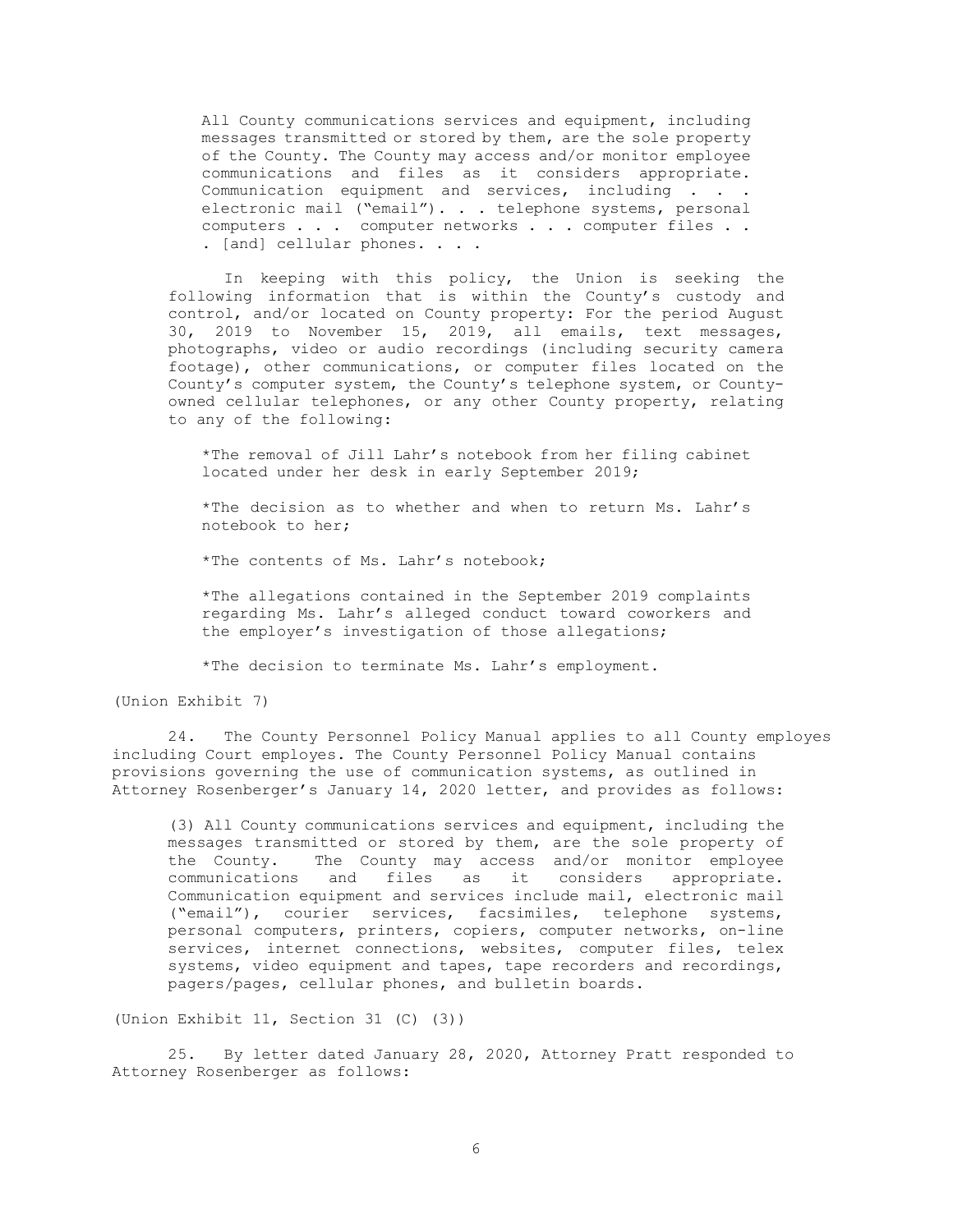We presented your request to President Judge Charles Saylor and accessing certain information on the Court's computers. In particular, we identified certain individuals who were under his supervision as the subject of the request by your office.

The President Judge has instructed the County of Northumberland and its Commissioners that they have no right to access any information from computers utilized by the Court or its departments.

The President Judge stands by the fact that, as a matter of law, court computers are confidential. The President Judge stands by the fact he has the exclusive right to supervise Court employees, and the Commissioners have no legal authority to interfere with his right of supervision. He has cited the separation of powers doctrine and provided the Supreme Court decision in *Jefferson County v. PLRB* (2009) as his legal support.

Therefore, based on the President Judge instituting the rights provided to him, as outline above, the County of Northumberland is unable to provide the information requested by your client and you.

(Union Exhibit 8)

26. The Union is seeking information about employes under the direction and control of President Judge Saylor. To date, the Union has not received the emails, text messages, videos, photographs as requested by Mr. Sees in his November 26, 2019 letter and as requested by Attorney Rosenberger in her January 14, 2020 letter. (N.T. 49-51)

27. All County probation officers have a County issued cell phone. Ron McClay is an Adult Probation Officer for the County, and he is a Union steward. He personally received a text message on his County issued cell phone regarding Ms. Lahr's circumstances which he gave to the Union. Mr. McClay was not the only recipient of that text message. Nina Wier and Derek Fisher were also included on the text message, and there was a total of 6-7 people included. (N.T. 54-58)

28. At some point in time, Director Picarelli reached out to the Court and asked for the information requested by the Union regarding Ms. Lahr's Grievance. Communication between Director Picarelli and the Court regarding a Court-appointed employe's discharge could be verbal or by email. Mr. Picarelli testified that he did not specifically remember whether he had any email exchanges with the Court regarding Ms. Lahr's termination, but he stated that he imagined that those emails would exist. On January 28, 2020, Court Administrator Keven O'Hearn responded by way of an email which contained an attachment. The email was addressed to Attorney Pratt, but Director Picarelli also received the Court's response. The attachment was a December 31, 2009 letter from former President Judge Robert B. Sacavage with an attached Supreme Court opinion to support his position. (N.T. 73-74, 77- 81)

29. In the December 31, 2009 letter to the Chairman of the County Board of Commissioners at the time, Former President Judge Sacavage was responding to a County wide computer-use investigation that attempted to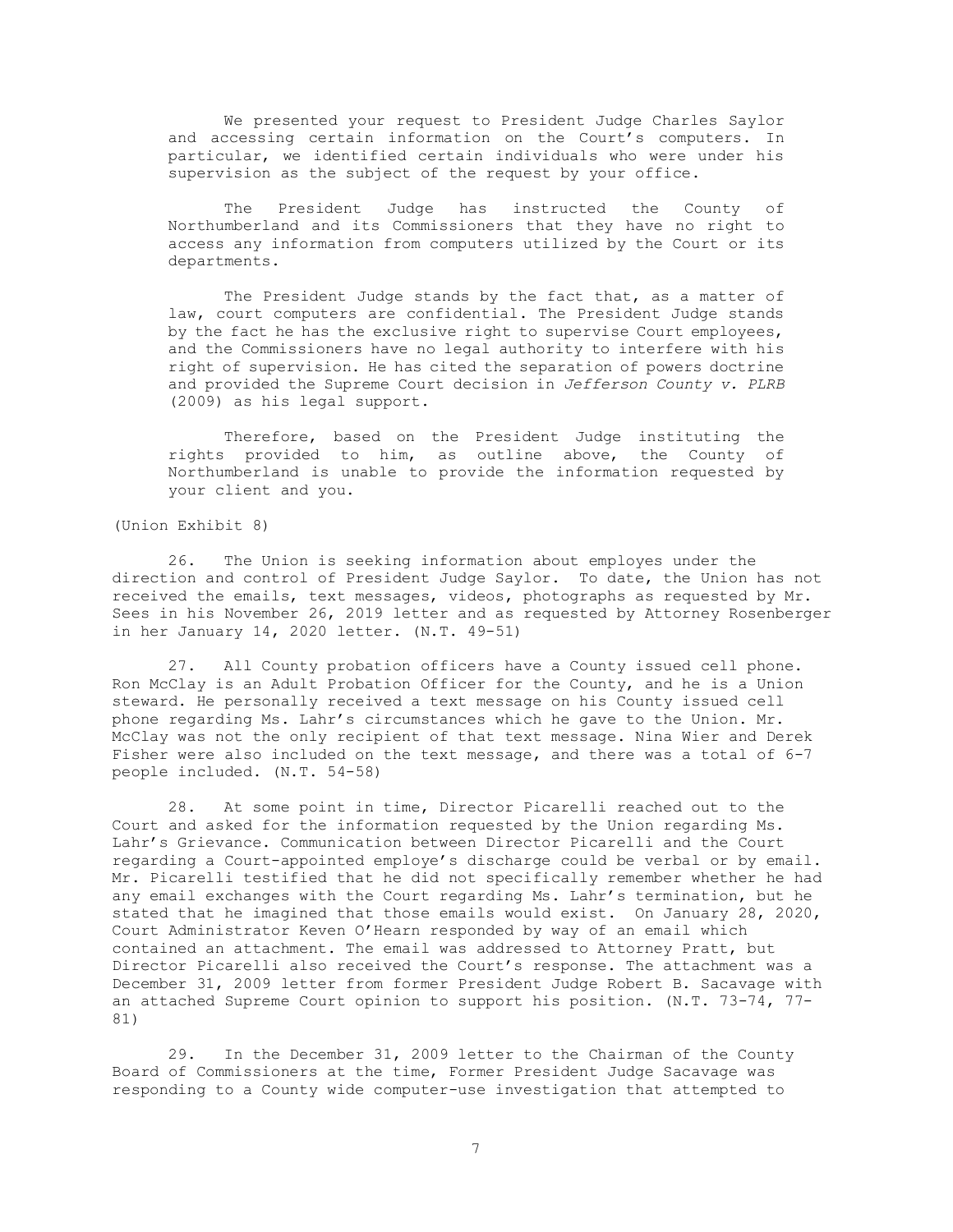include the investigation of Court computers. Judge Sacavage stated, in relevant part, as follows:

The Commissioners have no right to access any information from<br>computers utilized by the Court and its departments. Court computers utilized by the Court and its departments. computers, as a matter of law, are confidential and any unauthorized access to court computers may be regarded as a criminal violation for interfering with the administration of justice. As President Judge, I have the exclusive right to supervise court employees. The Commissioner[s] have no legal authority to interfere with my right of supervision. If any Court computers have been compromised by unauthorized access, I will request an investigation by the Pennsylvania State Police. As you know, I am a State Judicial Officer and violations of criminal law fall within PSP jurisdiction. If any member of the Board of Commissioners has knowledge of any breach, you have an ethical obligation to disclose that information. Please share this communication with your fellow Commissioners and IT Department.

(County Exhibit 1)

30. Judge Saylor, at the time, was copied on then President Judge Sacavage's letter. (County Exhibit 1)

31. President Judge Sacavage attached the Supreme Court's decision in Jefferson County Court Employees Association v. PLRB, wherein the Court concluded that, although the county commissioners had a legislative right to reduce the budget appropriation to the county judiciary, that power encroached on the judiciary's authority to hire, fire, and supervise its employes when the salary board voted to eliminate five trial court employes. As a co-equal branch of government, concluded the Supreme Court, the judiciary has the right to decide how to reconcile its operating needs within the budget allocated to it. (County Exhibit 1)

32. Based on Administrator O'Hearn's response to Director Picarelli's requests for information from Court equipment, the County did not obtain the requested information from the County equipment, computers or servers used by Court employes. The County did provide the Union with some amount of the requested information that was not on Court-used equipment. The County provided witness statements provided by employes at the Probation Department to other people in Probation. (N.T. 81-83)

#### **DISCUSSION**

The Union argues that the County has refused to provide relevant requested information necessary to process Grievance No. 6442 contained on County owned equipment and that the information that the County did provide was unreasonably delayed in violation of its collective bargaining duties under Section 1201(a)(1) and (5) of PERA. (Union Post-hearing Brief at 6-8). The Union further contends that the County does not dispute the existence or relevance of the requested information and that the County's assertion that the information is in the possession of the Court is unsupported by the record. (Union Post-hearing Brief at 9). The Union emphasizes that the County Policy Manual applies to all County and Court employes and provides that all messages stored or transmitted on County property, which includes computers and cell phones, are the sole property of the County and that the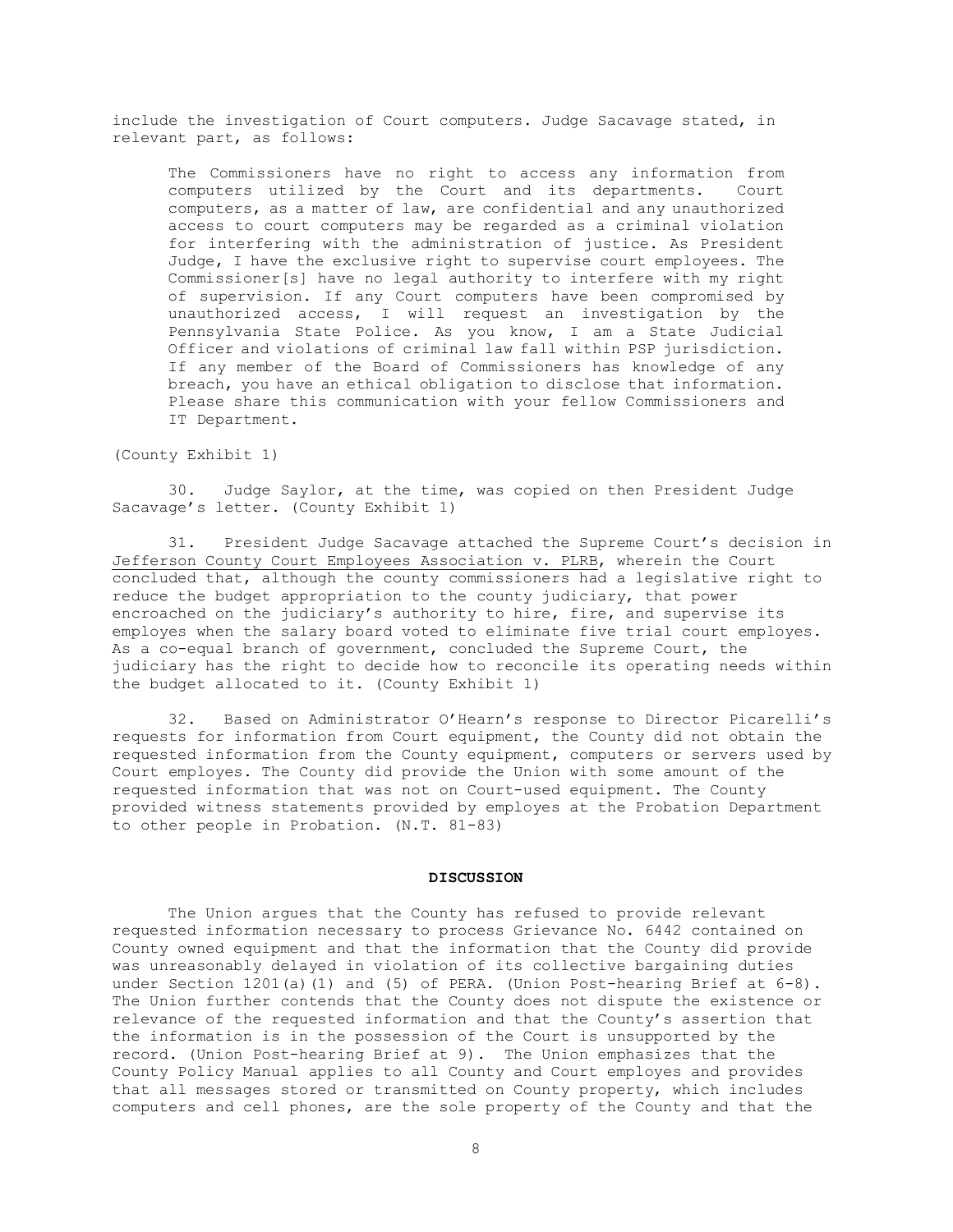County may monitor and access any or all employe communications and files. (Union Post-hearing Brief at 9). The Union additionally maintains that even the Court agrees that the County Policy Manual applies to Court employes as evidenced by Ms. Lahr's termination letter. (Union Post-hearing Brief at 9- 10).

The Union also distinguishes this case from Fayette County, 36 PPER 72 (Proposed Decision and Order, 2005), and Lehigh County, 22 PPER 22106 (Proposed Decision and Order, 1991). In those cases, argues the Union, the county employer did not have possession of the information requested by the union and the requested information was in the sole possession of the court. (Union Post-hearing Brief at 10). Consequently, the hearing examiners' remedies were limited to directing the counties in those cases to request the information from the court. However, in this case, the Union contends that the requested information is indeed in the County's possession because it owns all the equipment and servers where the information has been stored. (Union Post-hearing Brief at 10).

The Union further dismisses the County's position that it does not possess the information on phones and computers because President Judge Saylor has refused to allow the County access to court-used equipment and the data stored on that equipment. (Union Post-hearing Brief at 10). The Union posits that the County's assertion that the Court refused to allow it to access the equipment utilized by Court employes is uncorroborated hearsay that cannot support a finding of fact that the Court refused the County access to its computers, files and other equipment.(Union Post-hearing Brief at 10). Furthermore, argues the Union, President Judge Saylor's reliance on Jefferson County v. PLRB, is misplaced because that decision does not address access to County property or systems used by Court personnel. (Union Posthearing Brief at 11).

Also, argues the Union, the information request in this case is different than the County's 2009 wide-ranging investigation to locate abuse or misuse of the computer systems in all County departments which then-President Judge Sacavage was rejecting with respect to Court used equipment. (Union Post-hearing Brief at 12). In contrast, the Union claims that, in this case, it is requesting narrowly focused information related to Ms. Lahr's Grievance and her termination which is entirely unrelated to the administration of justice and does not interfere with the Court's authority to supervise its employes. (Union Post-hearing Brief at 12). Both the County and the Court have taken the position that the County Policy Manual applies to the Court-appointed employes and that Policy explicitly preserves the County's access to the systems owned by the County and used by Court employes.

Furthermore, the Union contends that, even if the County were correct that, without President Judge Saylor's permission it cannot access the records on County owned systems used by the Court, the County can produce documents and information on County systems used by non-court, County employes reflecting their involvement in and actions taken regarding the decision to terminate Ms. Lahr. (Union Brief at 13). The record, argues the Union, shows that such information exists and the County has not yet provided it. Mr. Picarelli was involved in the decision to terminate Ms. Lahr and testified that he imagined that there were emails between him and the Court regarding her termination. According to the Union, the County did not even check to see whether non-Court employes emails or other systems contained such information. (Union Brief at 13).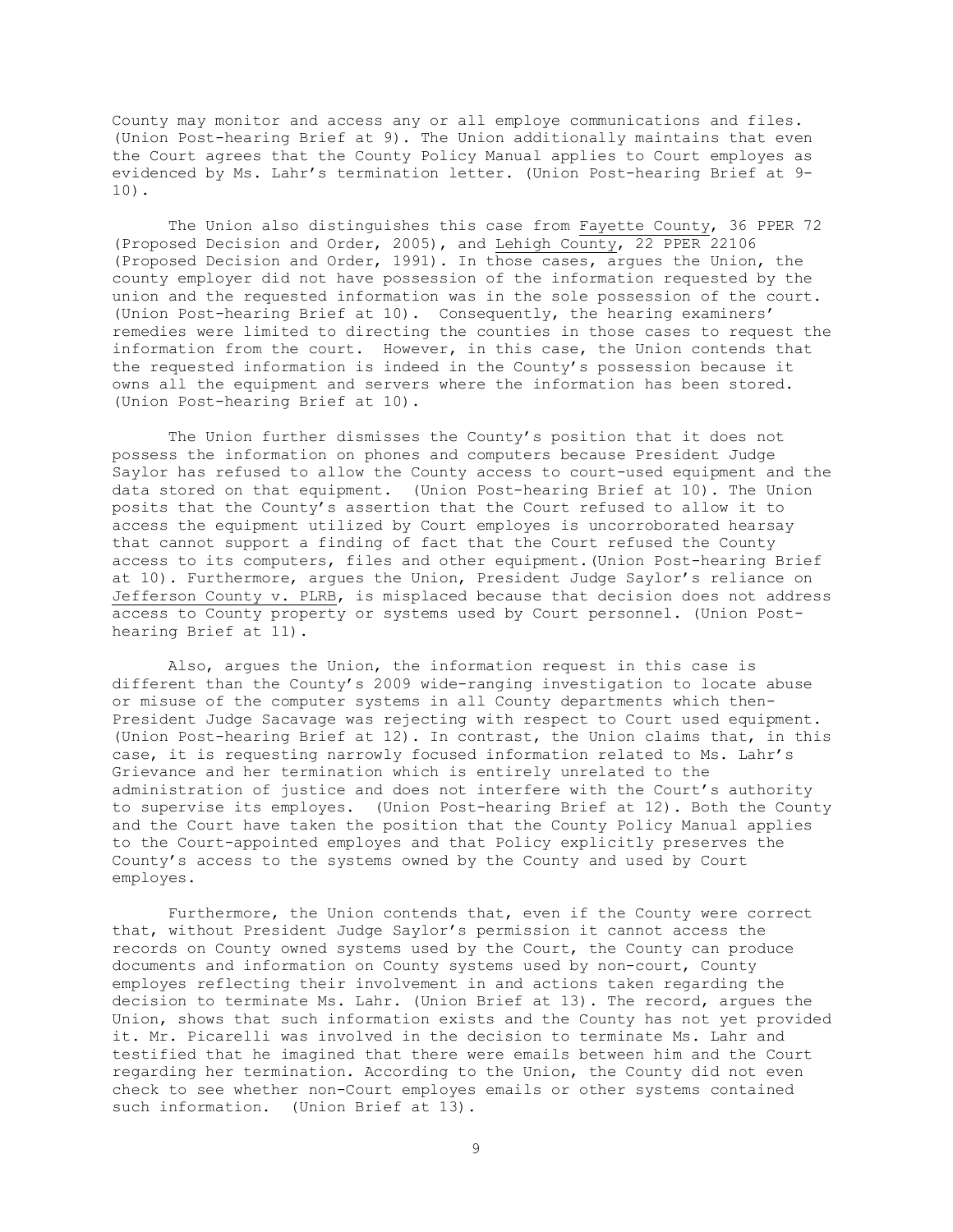By providing the Sacavage letter and the Supreme Court decision in Jefferson County, Court Administrator O'Hearn, on behalf of President Judge Saylor, was directing the County not to access Court computers and other equipment because it would encroach on the independence of the Judiciary's supervision over its employes and confidential Court matters. (County Exhibit 1). The Union argues that the O'Hearn letter to Picarelli attaching the 2009 Sacavage letter is uncorroborated hearsay that does not establish that President Judge Saylor has ruled that, based on separation of powers and the Constitutional independence of the Judiciary, the Court will not provide access to court used equipment and the County has no authority to search that equipment.

However, Administrator O'Hearn's email does not contain statements from President Judge Saylor, and there is no need to accept the email or the attachments for the truth of any statements. The O'Hearn email and attachments simply provide notice that the Court has taken the position that the County cannot access equipment used by Court employes. I have accepted and admitted the O'Hearn email as notice to the County of the Court's position. Court Administrator O'Hearn is an employe of the unified judicial system. As such, O'Hearn has the managerial authority to responsibly represent the position of the Court on behalf of the President Judge. Although the letter was not authored by President Judge Saylor, it is sufficient that Court Administrator O'Hearn has represented the Court's position, which has not been changed by President Judge Saylor. O'Hearn's letter was admitted into the record without objection.

Also, the Court's notice to the County that it will not permit any access to information on Court-used equipment is indeed corroborated by Attorney Pratt's December 2, 2019 email and his January 28, 2020 letter to Attorney Rosenberger. In the email, Attorney Pratt informed Mr. Sees as follows: "I passed on your request and the Court has indicated they will not be providing you the emails requested. The Judge has asserted his 1620 rights in this case and thus no further information is needed to be provided to this matter." (Union Exhibit 6). In the letter, Attorney Pratt stated: "The President Judge has instructed the County of Northumberland and its Commissioners that they have no right to access any information from computers utilized by the Court or its departments." (Union Exhibit 8). In the same letter, he further stated: "the President Judge stands by the fact [that] he has the exclusive right to supervise Court employees, and the Commissioners have no legal authority to interfere with his right of supervision. He has cited the [S]eparation of [P]owers [D]octrine. . . ." (Union Exhibit 8). Accordingly, the record contains unobjected to, corroborating evidence from several sources that the Court notified the County and its attorney that the County may not access information on Courtused equipment, which constitutes substantial, competent evidence to support a finding of fact related to the Court's notification of its position, notwithstanding the lack of an admissible statement from President Judge Saylor himself.

At issue in this case is whether the Board has the authority to order the County to extract information from equipment used by Court employes. The County, i.e., the Commissioners, sit as the collective bargaining agent for the County Court. Ellenbogen v. County of Allegheny, 479 Pa. 429, 437, 388 A.2d 730, 734 (1978). Most of the outstanding, requested information yet to be provided to the Union is on equipment used by the Court and its appointed employes. As the Court's collective bargaining agent, the County has an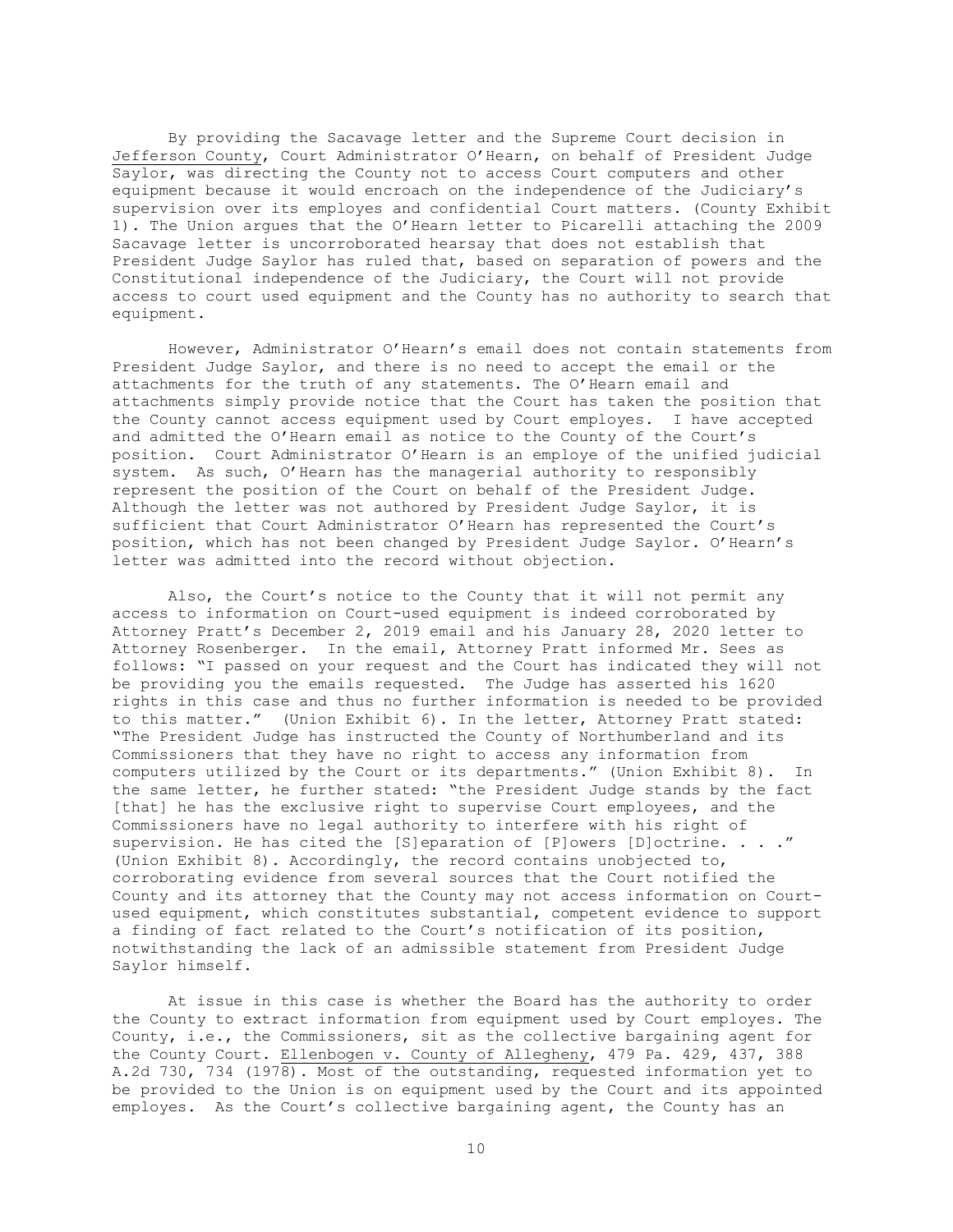obligation to go to the Court and request the information sought by the Union here. United Mine Workers of America District 2 v. Fayette County, 36 PPER 72 (Proposed Decision and Order, 2005)(concluding that, where the court of common pleas controls requested relevant information, the county's obligation is limited to requesting that the court of common pleas provide a copy of the court-controlled information to be submitted to the Union); PSSU v. Lehigh County, 22 PPER 22106 (Proposed Decision and Order, 1991). However, the County has already made those requests and fulfilled its bargaining obligation to the Union in that regard.

The Court expressly invoked its rights under the Separation of Powers Doctrine by citing Jefferson County and Former President Judge Sacavage's 2009 letter to the Former Chairman of the County Commissioners. The President-Judge-Saylor Court has asserted that it has complete independence over supervising Court employes, and it has denied the County access to equipment used by Court employes. Independence of the judiciary, as a coequal branch of government, exceeds a row officer's rights to hire, fire and supervise employes under Section 1620 of the County Code. The Court, therefore, has expressly asserted its control over Court operations and any information on Court-used equipment, notwithstanding that the County's Policy claims to own and control all County issued hardware for the Court's employes and anything on it.

However, the Union is of the position that the County, not the Court, controls the Court-used equipment. In Court of Common Pleas of Lackawanna County v. Pennsylvania Office of Open Records (OOR), 2 A.3d 810 (Pa. Cmlwth. 2010), the Commonwealth Court definitively resolved the question of a county accessing information on court-used equipment supplied and maintained by the county. In OOR, the county denied two Right-to-Know requests submitted to the county for emails to or from accounts used by a suspended employe paid by the county but under the direct supervision of the court of common pleas. The court administrator submitted to the OOR that the employe's e-mails were records of the judiciary, and that the Right-to-Know Law (RTKL) was not applicable to the judiciary. The OOR granted the Requestors' appeal and ordered the County to release the records, reasoning that the employe, who was paid by the county but supervised by the judiciary was a County and not a judicial employee. The OOR concluded that, "[e]ven if he was a judiciary employee, [his] e-mails were records of the [c]ounty because the [c]ounty had access to them and control over them as it provided the court with its computer system on which they were located," Id. at 812, and that "the emails were 'records' for purposes of the RTKL and that they did not fall under any exceptions to disclosure." Id.

The Commonwealth Court, in OOR, opined as follows:

The fact that [the employe] was paid by the [c]ounty does not affect his status as a judicial employee. Likewise, the fact that the [c]ounty had access to [the employe's] e-mails because it provided the [c]ounty's court computer system is irrelevant. . . . Just because the [c]ounty provides logistic support to the courts does not mean that every record stored on what the [c]ounty provides as part of its function to support the court makes it a [c]ounty record—those records always remain the records of the court. Otherwise, every record ever generated by a [c]ounty court, including the draft opinions and law clerk memorandums, would be accessible through the RTKL simply by submitting the request to the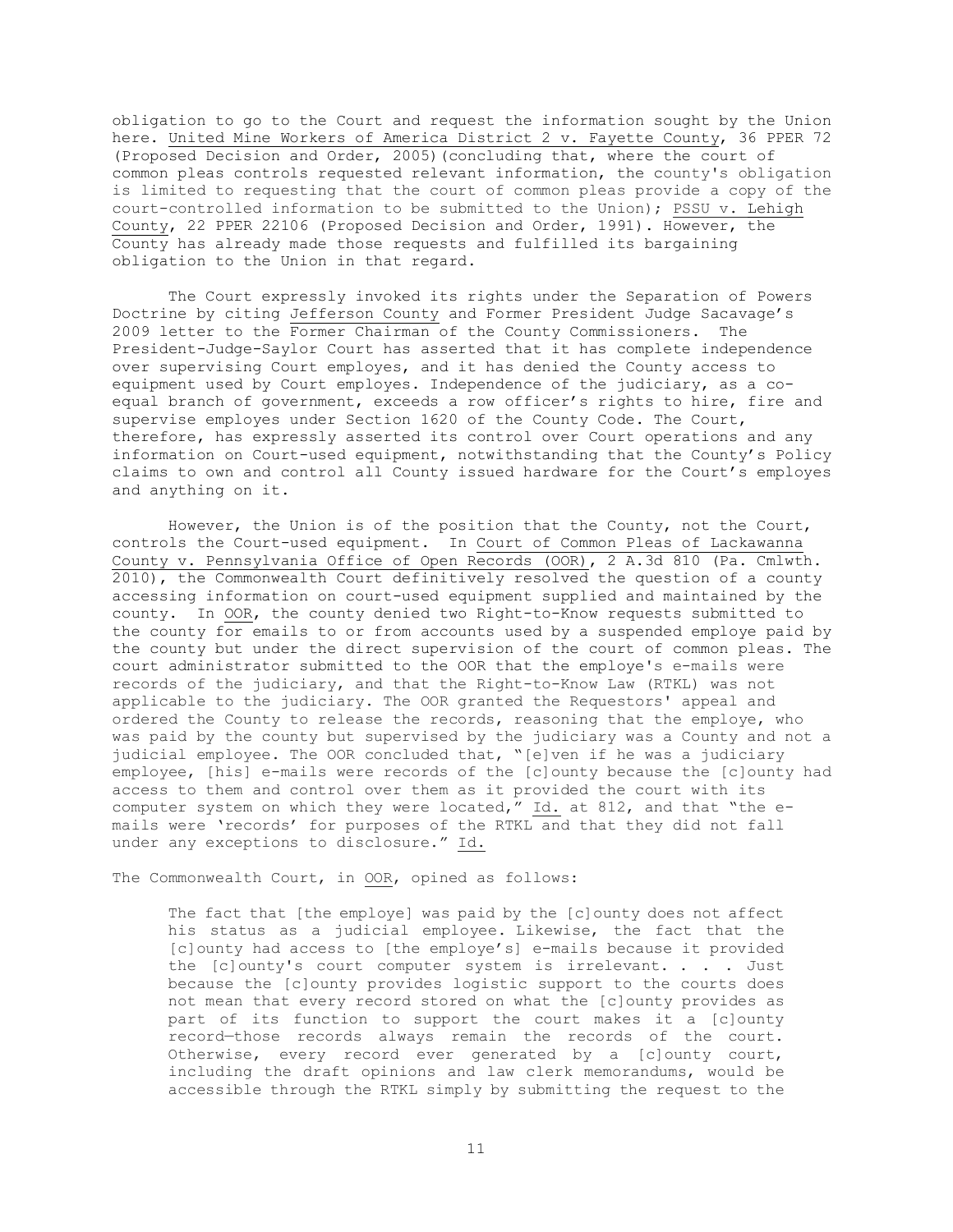[c]ounty instead, an absurd result that would make Section 304 of the RTKL meaningless.

Besides violating the RTKL, AOPC is correct that the OOR's order constituted a blatant and unconstitutional violation of the separation of powers doctrine. Separation of powers is inherent in our system of democracy. The Pennsylvania Constitution, like the United States Constitution, establishes three separate, equal and independent branches of government: the legislature, executive and judiciary. Among the judiciary's powers is the ability to supervise its own personnel without interference from another branch of government. An inescapable corollary to this power is that no administrative agency may exercise control over the records generated by personnel of a judicial agency.

Id. At 813-814 (citations omitted)(emphasis added).

The OOR case is controlling in the matter sub judice. Here, like in OOR, the Union is claiming that the County is obligated to provide the Union with information on equipment used by Court employes because it provides and owns that equipment and, under County policy, it controls that equipment. However, the OOR Court explicitly held that the County's provision of Court equipment is irrelevant and that an administrative agency's order requiring a county to access court records pertaining to court employes, that are not financial records, as is the case here, constitutes "a blatant and unconstitutional violation of the separation of powers doctrine." Id. At 813.

Accordingly, the Board, an administrative agency of the Commonwealth, like the Office of Open Records, lacks the authority to order the County to retrieve information on Court-used equipment related to the employment, investigation and termination of Ms. Lahr. Pursuant to the OOR decision, this result must obtain regardless of the County's Policy that it owns and controls all County used equipment, where the Court has explicitly asserted the independence of the judiciary under the Separation of Powers Doctrine in refusing to supply that information or allow the County to access it. Significantly, the OOR Court did not base its decision on whether the information on court-used equipment did or did not fall within the RTKL. Rather the OOR Court broadly held that an administrative agency cannot order a county to access information on court equipment when that court refuses. Consequently, it is not relevant to this decision that the Board would enforce the Union's entitlement to this information under its own statutory and case law had Ms. Lahr worked for a different type of employer. In other words, I am not applying a RTKL standard for obtaining information in this case. This ruling is simply governed by the Commonwealth Court's interpretation of the Separation of Powers Doctrine.

The Union also claims that it has a right to the information not yet provided on equipment used by non-Court, County employes, such as emails between Director Picarelli and the Court. Director Picarelli testified that he imagined that such emails would exist. The inference from this record is that the County has not conducted an investigation into whether Director Picarelli has emails from the Court regarding the termination of Ms. Lahr. The County has an obligation to investigate whether equipment used by County, non-Court employes contains emails, texts and other requested information regarding Ms. Lahr. Should an investigation reveal the existence of relevant requested information on County, non-Court employe equipment and files, the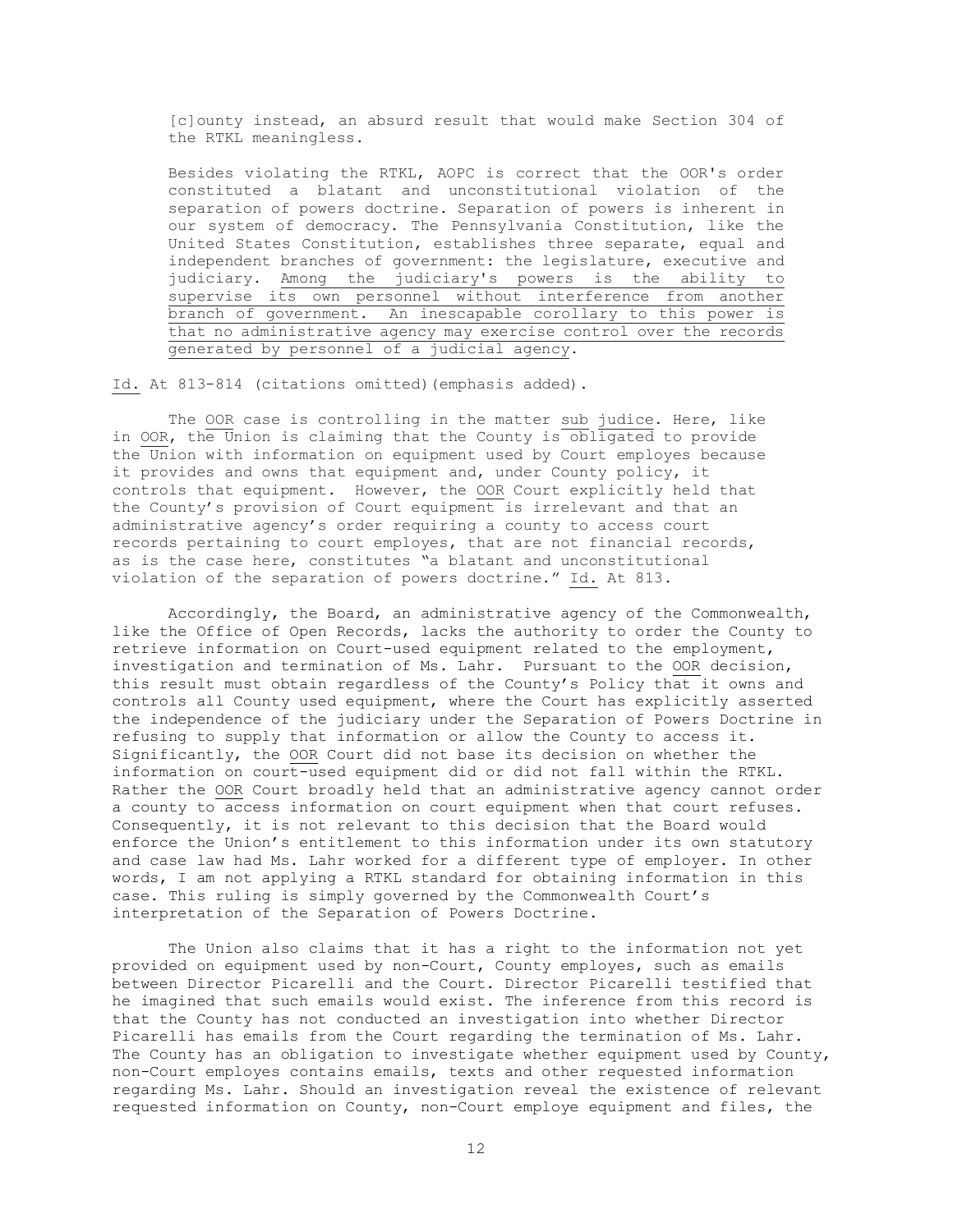County has an obligation to provide the information. Also, the Board has jurisdiction to order the County in this case to look for and provide that information, if it exists. Although the Union did not directly address its information request to Director Picarelli seeking his emails, texts and phone records from equipment used by him, Attorney Rosenberger did expressly request information that was under County control, and Director Picarelli was copied on the information requests.

Accordingly, the County has not engaged in unfair practices by refusing to extract data, emails, texts, files, video and other information from Court-used equipment in defiance of the Court's position that the County has no right to obtain that information. Given the Court's position, the County is not liable under PERA for the delays caused in attempting and failing to obtain that information from the Court. However, the County did not meet its collective bargaining obligations to the Union by failing to investigate whether emails, texts,, files, documents, electronic data or other information existed on Director Picarelli's and other non-Court, County employes' equipment that related to the discharge of Ms. Lahr, and by failing to provide that information, if it exists. Had the County conducted such an investigation, Mr. Picarelli would have known whether or not those emails existed.

#### **CONCLUSIONS**

The hearing examiner, therefore, after due consideration of the foregoing and the record as a whole, concludes and finds as follows:

 1. The County is a public employer within the meaning of Section 301(1) of PERA.

 2. The Union is an employe organization within the meaning of Section 301(3) of PERA.

3. The Board has jurisdiction over the parties hereto.

 4. The County has committed unfair practices in violation of Section 1201(a)(1) and (5) of PERA.

#### **ORDER**

In view of the foregoing and in order to effectuate the policies of the Public Employe Relations Act, the hearing examiner

# **HEREBY ORDERS AND DIRECTS**

that the County shall:

1. Cease and desist from interfering, restraining or coercing employes in the exercise of the rights guaranteed in Article IV of the Act;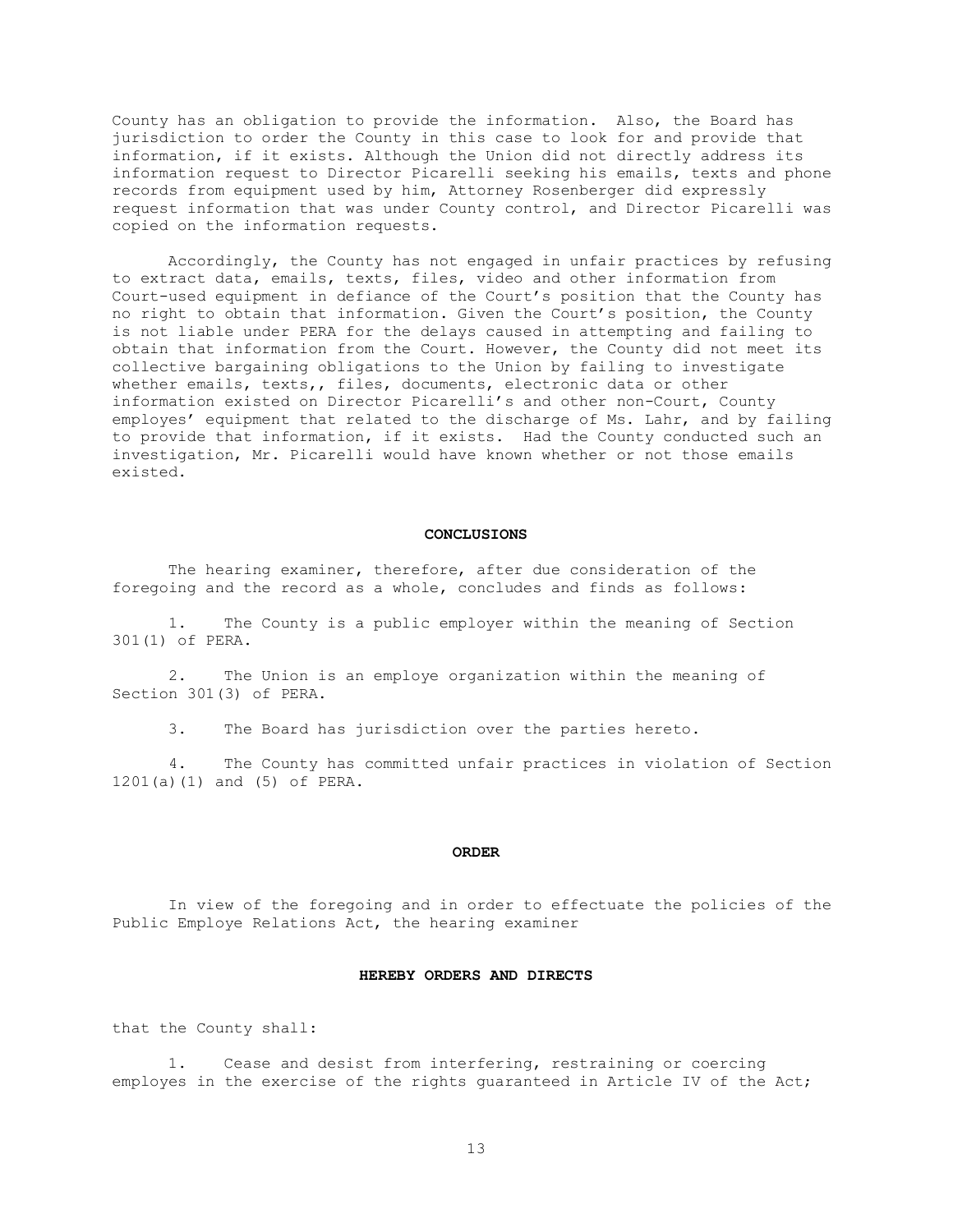2. Cease and desist from refusing to bargain collectively in good faith with an employe representative which is the exclusive representative of employes in an appropriate unit, including but not limited to the discussing of grievances with the exclusive representative;

3. Take the following affirmative action, which the hearing examiner finds necessary to effectuate the policies of PERA:

(a) Immediately investigate whether files, data, emails, texts, photos, videos and other Union requested information related to the investigation and discharge of Ms. Lahr exist in or on equipment or files used by non-Court, County employes and provide that information, to the extent that it exists, to the Union;

(b) Post a copy of this decision and order within five (5) days from the effective date hereof in a conspicuous place readily accessible to its employes and have the same remain so posted for a period of ten (10) consecutive days; and

(c) Furnish to the Board within twenty (20) days of the date hereof satisfactory evidence of compliance with this decision and order by completion and filing of the attached affidavit of compliance.

#### **IT IS HEREBY FURTHER ORDERED AND DIRECTED**

that in the absence of any exceptions filed with the Board pursuant to 34 Pa. Code § 95.98(a) within twenty days of the date hereof, this decision and order shall be final.

SIGNED, DATED AND MAILED at Harrisburg, Pennsylvania, this fifteenth day of April, 2021.

PENNSYLVANIA LABOR RELATIONS BOARD

\_\_\_\_\_\_\_\_\_\_\_\_\_\_\_\_\_\_\_\_\_\_\_\_\_\_\_\_\_\_\_\_\_\_\_

JACK E. MARINO/S

JACK E. MARINO, Hearing